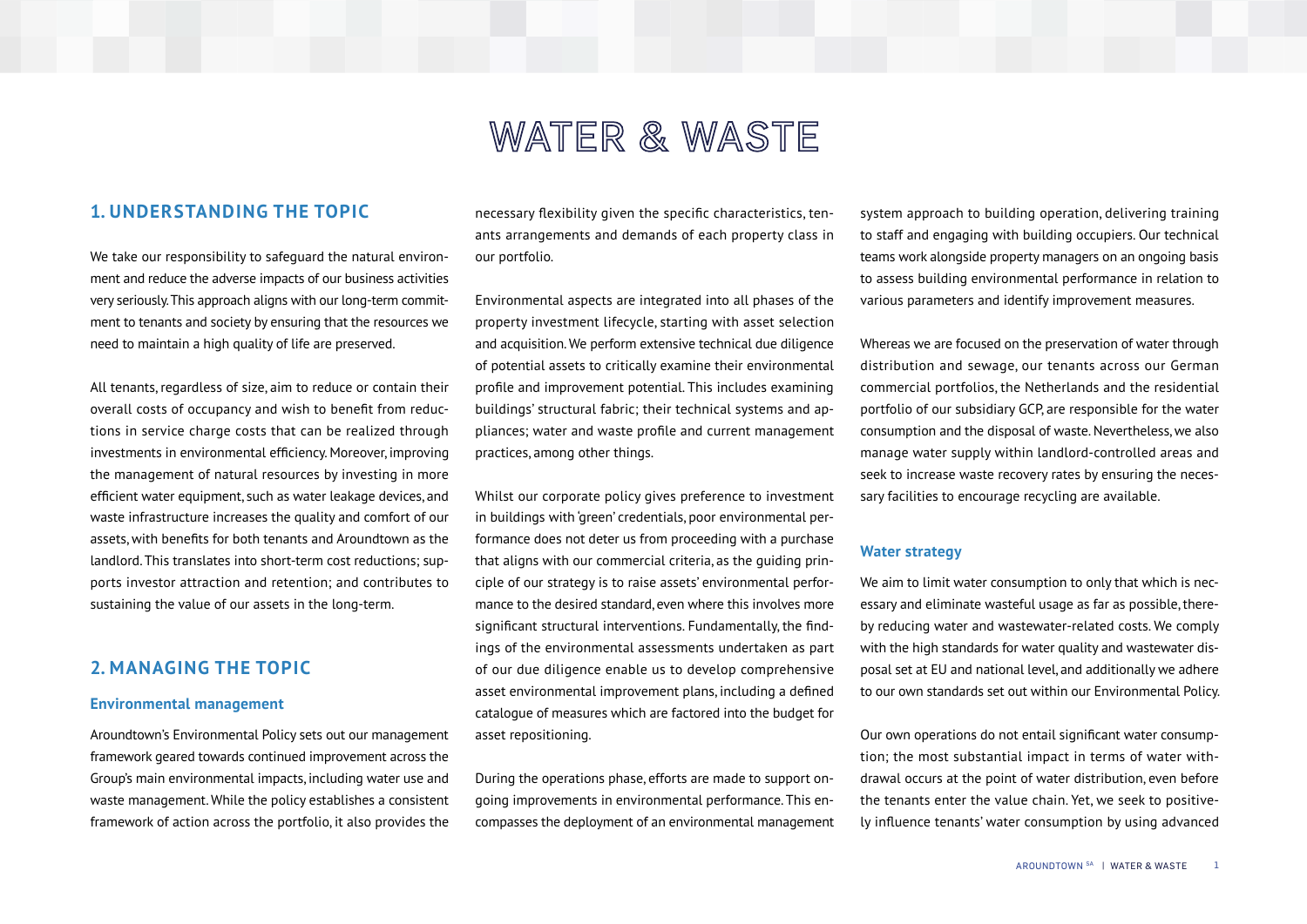measurement and pragmatic engagement techniques. We are prioritizing investment in water meters that facilitate the measurement and assessment of water consumption at all assets in our portfolios. This helps us to promote water saving practices among tenants by providing them with accurate and up to date information about their water usage. Beyond this, we also implement technical improvements to reduce water consumption in our properties where this is economically viable and feasible on a structural and contractual basis.

Within GCP's residential portfolio, and Aroundtown's commercial portfolio random checks of general and user-specific water consumption data are carried out via the meter readings it receives as part of the billing process. Data is evaluated to identify inefficiencies and potential interventions from both a structural and management perspective. As such, water efficiency improvements include both technical measures, such as the replacement of water consuming systems and fittings as well as building management and tenant awareness-related measures.

#### **Waste reduction**

Our goal is to reduce the total amount of waste produced in our assets and the amount of waste that is disposed of by means other than recycling and reuse. We are focusing our efforts on increasing recycling rates by providing facilities to support waste separation on our sites and engaging with tenants to promote better waste management practices. Ongoing reductions in waste output and waste disposal in landfill translate into a direct reduction in operating costs and enable us to reduce adverse environmental impacts.

We have a greater ability to control and influence waste production and disposal from refurbishments. On larger projects, reviews of the type and quantity are carried out with attention to ensuring that non-recyclable and hazardous waste streams are properly managed by specialist external service providers where relevant. As far as possible, construction waste is recycled in accordance with the applicable national standards. Our refurbishment activities bear greater environmental risk due to the potential presence of contaminated or hazardous waste, hence we maintain strict compliance with all applicable legal requirements and oblige third parties to provide evidence of appropriate certification so that risks associated with incorrect disposal are minimized.

Across part of our operational portfolio, we carry out regular audits of waste facilities and management procedures, particularly where we are working with external waste management service providers. Waste production and recycling rates and associated costs are monitored and benchmarked and in instances where costs are higher than expected, we make additional checks to ascertain whether waste is being properly segregated and recycled.

As most operational waste falls outside our direct control, we also work with tenants to reduce their footprint. In the offices portfolio, for example, waste separation is regularly discussed with our tenants. Here we seek to encourage greater waste separation to ensure more waste is recycled, and waste separation is a standard requirement in our tendering processes with waste contractors and processors.

Within the retail portfolio, where tenants can be significant producers of waste, it can be challenging to influence individual practices. However, we are seeing increased interest in environmental sustainability from retailers and consumers, and our local technical teams are very willing to cooperate with tenants who seek our advice on these aspects.

Tenant involvement and awareness are key to reducing the operational impact of Aroundtown's assets, as tenant utilities' consumption and waste production account for the most significant environmental impacts across the scope of its activities. Furthermore, GCP publishes leaflets for tenants that educate them on environmentally friendly behavior, such as recycling, and coordinates closely with other stakeholders to increase tenants' sense of responsibility and understanding of the benefits of lowering their waste impact.

Where possible, we leverage our ability to influence tenant behavior through awareness-raising activities and by investing in pay-by-volume waste systems at select locations, which involve tenants using an electronic chip which monitors the volume of waste they dispose of and bills them accordingly. This system is most effective in highlighting the mutual benefit of waste reduction from a cost saving perspective.

Furthermore, we have introduced green lease clauses in new contracts with tenants, covering utilities consumption; the use of eco-efficient equipment; waste management and other environmental management aspects, as well as engagement and collaboration obligations between tenant and landlord on the exchange of utilities consumption data and the pursuit of environmentally responsible practices with respect to maintenance, construction and modernization works.